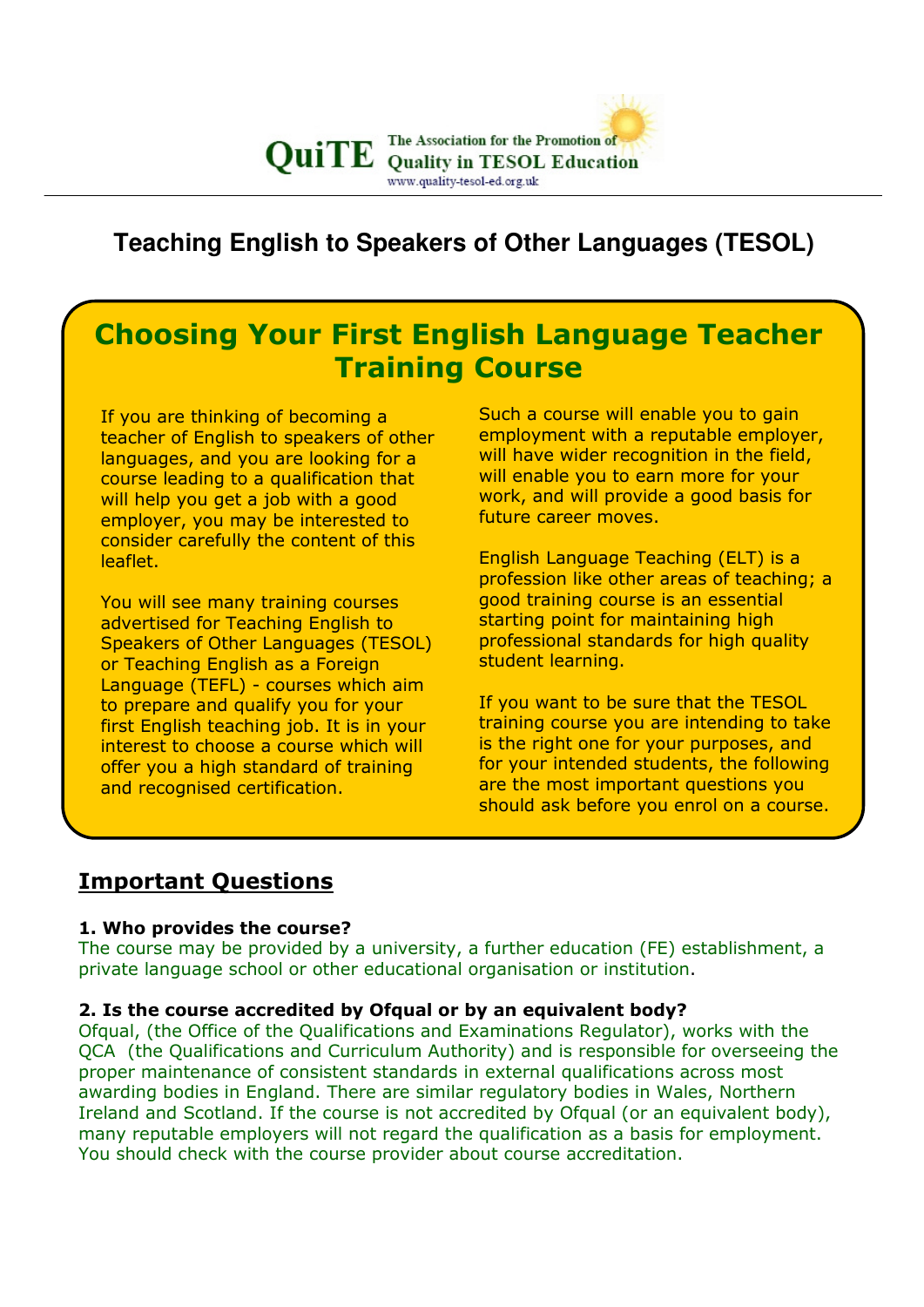

## 3. Where is the qualification located in the English National Qualifications Framework or in other national or international frameworks?

These are official listings of all Ofqual accredited qualifications. They show potential teachers in training how their chosen qualification relates to other qualifications in the same field. For example, in England, initial qualifications for teachers of ESOL/EFL are usually situated at Level 4, and more advanced qualifications are usually situated at Level 7.

## 4. What is the name and status of the awarding body?

The awarding body - sometimes known as an examination board - is the organisation which sets the curriculum for the course, validates and monitors the course provider, and issues the final qualification (certificate, diploma, etc.). You should check whether the qualification offered and the awarding body are recognised by institutions in the area where you intend to teach.

## 5. Does the awarding body have clearly defined procedures for monitoring the course against rigorous criteria?

It is important that the awarding body has a strict and detailed validation procedure before confirming approval for the course provider to offer one or more of its qualifications. Following validation, or initial approval, the awarding body should monitors the course regularly against rigorous criteria, because otherwise high standards may not be maintained over subsequent deliveries of the course. This monitoring should include checking the course content, teaching/training standards, provision and supervision of teaching practice, and the standards of written and oral work during and at the end of the course.

## 6. Are the admissions criteria and application procedures for the course clear and easy to understand?

It is important to have clear admissions criteria and application procedures, because these help applicants to decide whether the course will be suitable in terms of their previous experience and/or knowledge. It is also important for course tutors to be sure that course applicants have any prerequisite skills and/or competences, so that course participants stand a good chance of being able to complete the course and the assignments successfully. Applicants will need to show evidence of good speaking and writing skills in English, whether English is their first or another language. A serious training course and qualification must allow for the possibility that a participant may fail, and course providers have no wish to see participants waste their time and money by undertaking a course they are clearly not yet ready for.

## 7. Is the length of the course equivalent to 100 contact hours or more?

The contact hours (i.e. face-to-face with tutor and peers) may include lectures, workshops, tutorials, directed group work, private study with easy access to a tutor and other tasks which are directly under the control of the training institution. A typical Level 4 course would include at least 100 contact hours. If the course is shorter than 100 hours, many reputable employers may not accept it as a basis for employment. This type of course offers one route into the profession. Other possibilities are offered in the Further and Higher Education sectors.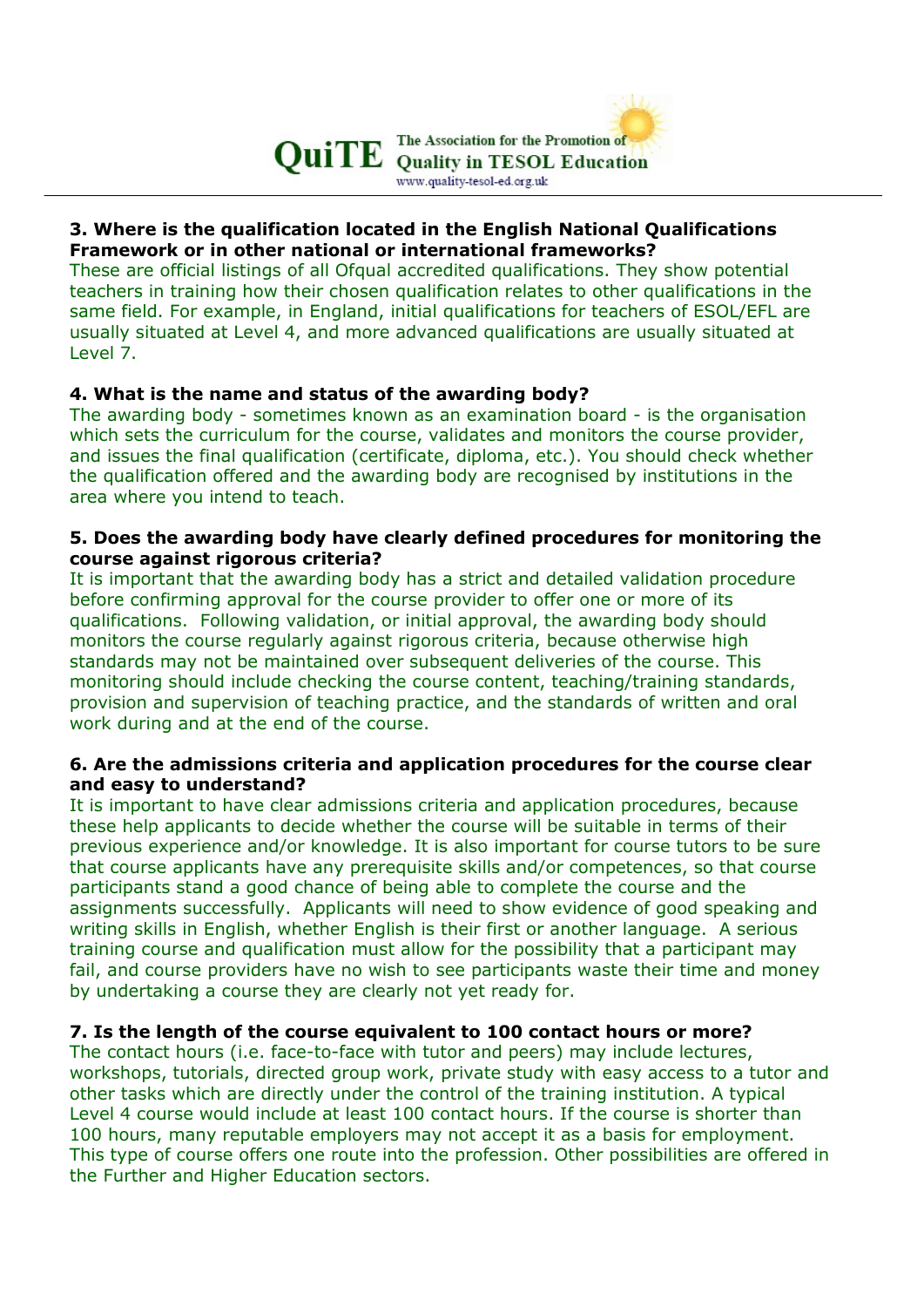

## 8. Does the course provide opportunities for observation and for supervised and assessed teaching practice?

This type of teaching practice is a vital part of any teaching qualification. A typical Level 4 course would include for each individual at least six hours of teaching practice with genuine language learners, supervised by suitably qualified practitioners. If the course does not include this, many reputable employers may question its usefulness.

## 9. Does the awarding body manage a clearly defined appeals and complaints procedure for course participants?

In the interest of transparency, participants should be able to follow a clear set of procedures, if necessary, to register an appeal to the awarding body if results or judgments are felt, for any reason, to be unjust or questionable, or if the course did not appear to meet the criteria set by the awarding body.

The types of course outlined above lead to introductory teaching qualifications for TESOL.

## 10. What if the course you are thinking of following does not meet the above criteria?

It is possible that you are thinking of following a different kind of course - perhaps a shorter course, held over one weekend, or an online course delivered entirely through the internet. If so the following are additional points to bear in mind:

## Short Courses and 'Tasters' (shorter than 100 hours of study time)

These courses may be helpful in themselves and you may meet other interesting people who want to learn how to teach ESOL. However, you will not get the full range of input (training in teaching methodology, language analysis, classroom management etc.) that you will get on a longer course, and you will not be eligible for the same range of jobs that a longer course (one that is externally validated, and has all the other features discussed above) and its associated qualification will give you.

## Online Courses and Other Distance Learning Courses

Many of these are very helpful and you may enjoy working in the privacy of your home or workplace. However, you may not get the full range of training that you will receive on the kinds of courses described in detail above. Also, you will need to check the element of observed and assessed teaching practice with genuine learners. There may be less of the very good experience of working face-to-face with trainers and other trainee teachers. This is very important for teachers at an early stage of their professional development. Again, an online qualification may not give you access to the range of teaching posts that you would be eligible for with a qualification following a longer, face-to-face course. This will depend, of course, on whether the course is completely or only partly online. A part online and part face- to-face course may be very useful. A completely online course could be useful for teachers already qualified in other curriculum subjects, though an element of supervised teaching practice would be equally vital for you.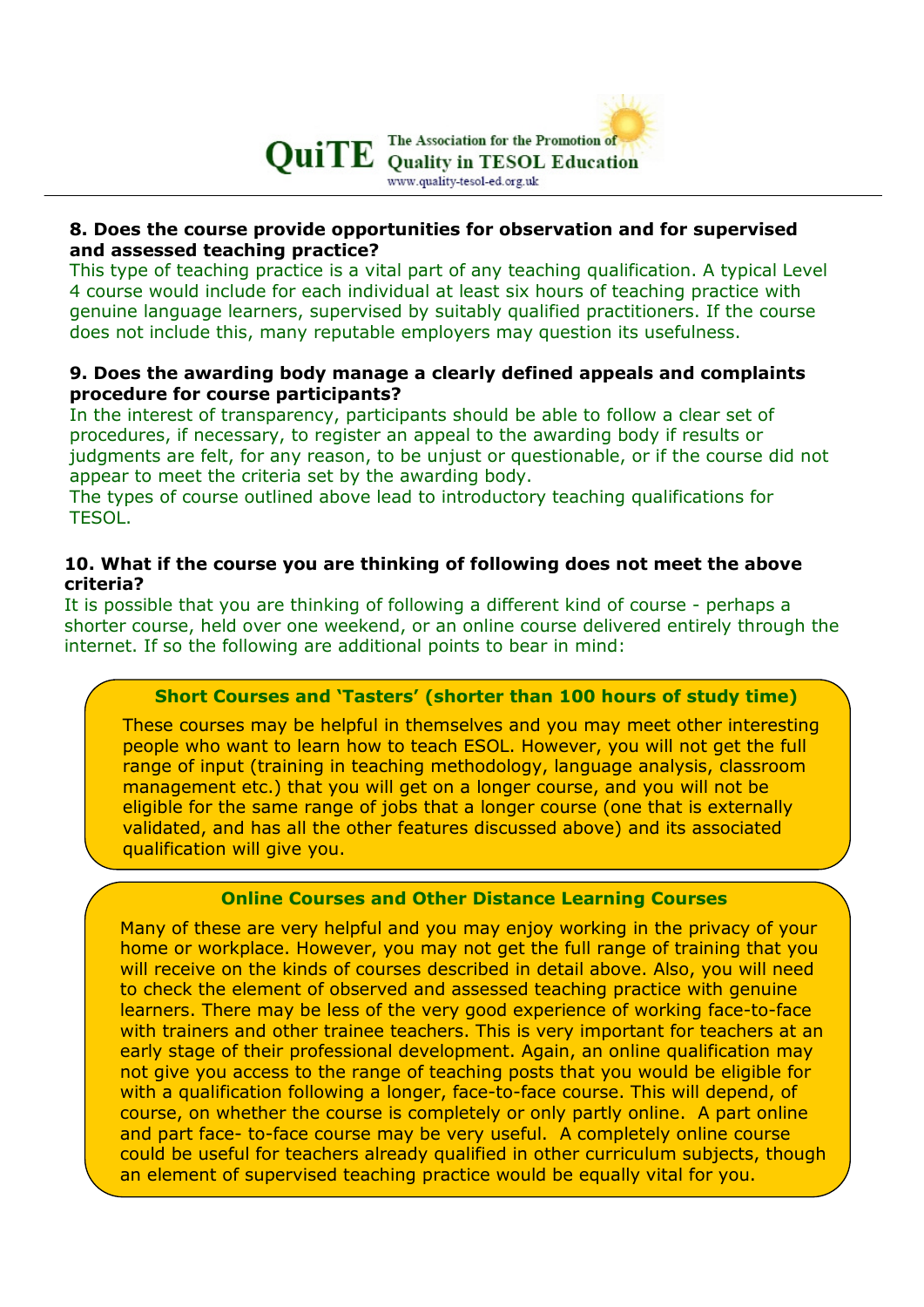

## Glossary: Some Basic Definitions

**Accreditation:** The qualification may be accredited by the national curriculum authority, and/or by an independent organisation. That is, the national curriculum authority or the independent organisation gives assurance that the qualification is of an appropriate standard.

Awarding Body: (See Examination Board or Awarding Body)

Course Provider: The school or institution that teaches a course.

ELT: English Language Teaching - a general, inclusive term used in the profession.

EAL: English as an Additional Language

English taught to non-English speakers who live in the UK and who need English for study or other purposes, in primary, secondary and tertiary education. EAL was formerly referred to as ESL (English as a Second Language) or E2L.

**Examination Board or Awarding Body:** The body that sets and marks the examinations and/or assessment procedures needed in order to obtain the qualification. The 'awarding body' is the institution whose name will appear on the certificate that is given as a result of success on a course.

(T)ESOL: (Teaching) English to Speakers of Other Languages The expression which is used to cover all forms of English teaching to non-English speakers; sometimes also used instead of EAL or ESL – see below.

(T)EFL: (Teaching) English as a Foreign Language English taught to learners, both overseas and in the UK, who do not normally live or work in an English-speaking country.

Note: There are many similar expressions which relate to aspects of ELT which are not of immediate concern here. The most common are EIL (English as an International Language), ELF (English as a Lingua Franca) or LFE (Lingua Franca English), ESP (English for Specific Purposes), EAP (English for Academic Purposes), EYL (English for Young Learners), etc.

**Monitoring:** The course may be monitored by the examination board or by an independent awarding body. That is, the examination board or awarding body checks to ensure that the course is taught to an appropriate standard. In turn, the examination board or awarding body may be monitored by the national curriculum authority.